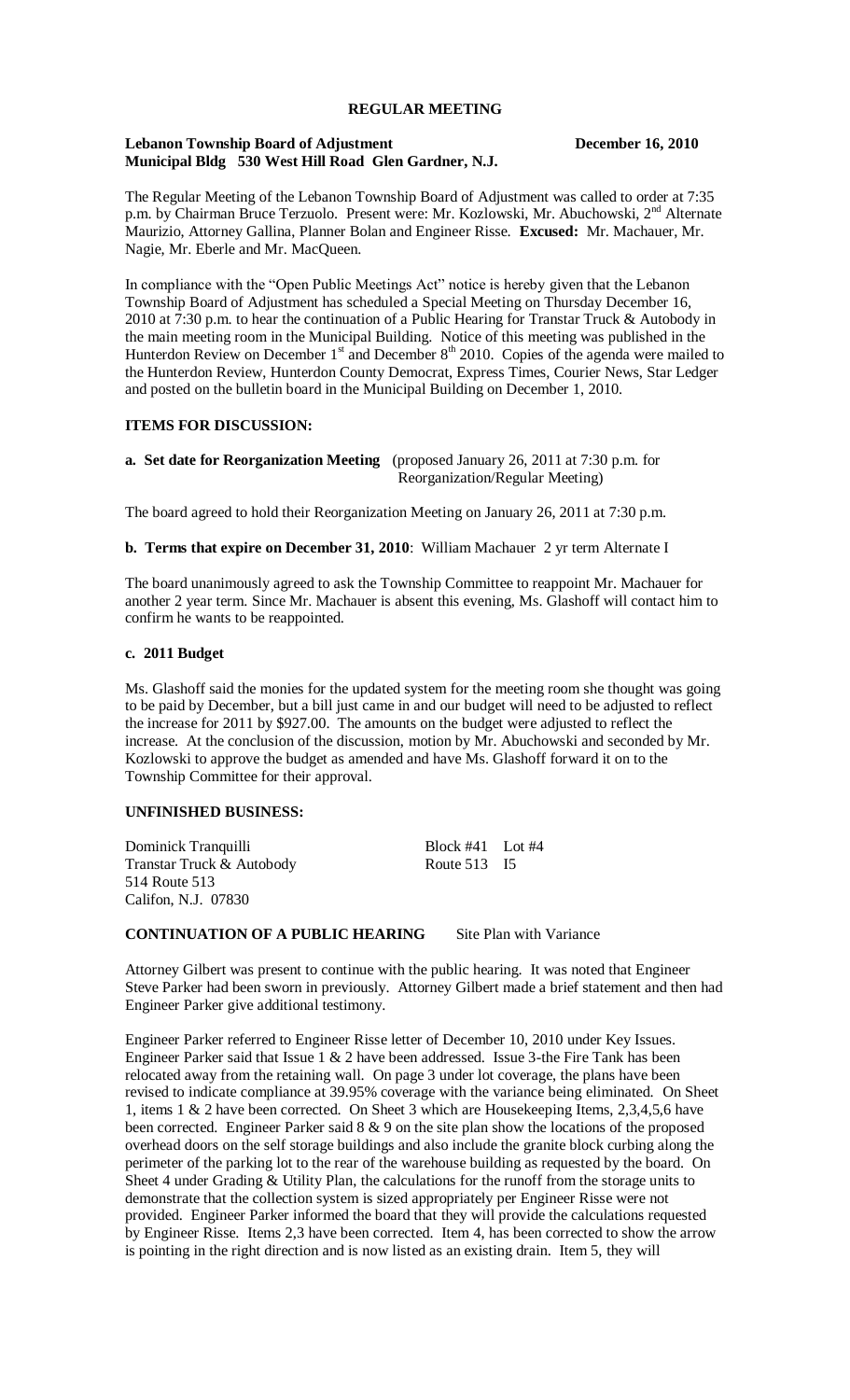provide the information requested by Engineer Risse. Item 6, the retaining wall has been moved 7.5' away from the edge of the paved area to eliminate the conflict and a combined construction detail has been provided. Item 7 has been corrected. Item 8, grading has been modified around the building, however excessive slopes still exist along the north side of the storage unit compound between the north face of the building and the top of the retaining wall. A Turf Reinforcement Mat detail has been added to the plan. Item 9 has been corrected. Item 10 re: the self storage units and gate to provide electric service, the plans now document the electric service line to the self storage units and gate. Item 11, the fire tank has been relocated away from the wall. Item 12, a pipe trench detail in a paved area has been provided. A detail has also been provided showing the crossing of the pipe under the wall footing. Item 13 has been corrected.

Under Lighting and Landscape Plan, Items 1,2, & 5 have been corrected. Item 3, manufacture's cut sheets for the three proposed fixtures will be provided, Item 4, regarding night time lighting test to be conducted, this can be a condition of approval, Item 6, the construction staging plan indicates existing security lighting on the building is to remain operational throughout construction and will be removed upon the completion of Phase I construction. Engineer Parker said this can be a condition of approval. Under Miscellaneous – Items 1,2,3,4,5 can be conditions of any approval. At the conclusion of Engineer Parker's testimony, Chairman Terzuolo asked if the board had any questions. Chairman Terzuolo referred to Item 8, under Grading & Utility Plan and asked how excessive are the slopes? Engineer Parker said they have reduced them as much as they can and it is an area where no one will be walking or driving. Engineer Parker said once the ground is grassed and stabilized he did not see it as a concern for safety. Planner Bolan asked if there were revisions to the Landscape Plan. Engineer Parker said they made changes to the species of the trees. Planner Bolan said on Sheet 5 the changes weren't made. Engineer Parker said it was an over sight on his part and he will make the changes to the board's preferences. Planner Bolan referred to Sheet 3 on the north side storage buildings noting the doors on the self storage buildings, there is a 10' driveway that dead ends and showing garage doors. That's just the distance to the fence and it narrows down to 5' per Engineer Parker. Planner Bolan said he thought we were to get elevations of the architectural plans. Chairman Terzuolo concurred with Planner Bolan comment. Engineer Parker said they did not prepare those elevations. Engineer Parker said they don't have architectural plans yet since this application hasn't been approved. Planner Bolan stated that he thought the board was going to get elevations for these buildings; it came up because it was an application requirement. Chairman Terzuolo said the board wanted some elevations for roofs etc. Chairman Terzuolo asked Engineer Risse if he had any questions. Engineer Risse said he was satisfied with the concerns he had.

Chairman Terzuolo opened the hearing to the public for questions of the witness. Attorney Jim Knox who represents Mr. & Mrs. Grossman had a few questions of Engineer Parker. Attorney Knox said that on Sheet 8 it still shows a temporary structure and asked Engineer Parker to confirm the structure is still there and that all the temporary structures will be removed. Engineer Parker said it is an over site and it says relocated portable tent enclosure which is intended to be a permanent structure. Attorney Knox referred to the metal building, and asked if that was for storage only. Engineer Parker said yes. This storage building is for Mr. Tranquilli use only per Engineer Parker. Attorney Knox asked if all parking and all storage of materials of any type would only take place outdoors on impervious coverage. Attorney Knox referred to Section 18-4 of the Township's Ordinance which talks about Performance Standards and also talks about waste, noise, radiation, vibration and glare. Attorney Knox asked who on behalf of the Applicant is going to certify noise compliance in accordance with the Noise Ordinance. Engineer Parker said he did not know and he would have to read the ordinance. Attorney Knox noted in prior testimony Engineer Parker stated he was not a noise expert. Engineer Parker he is not familiar with what is in that section of the ordinance. Attorney Gilbert said that any noise requirements the applicant will comply with the ordinance. Attorney Gilbert as far as he knows the Noise Ordinance has not been approved by the State DEP. Attorney Gilbert said the applicant is willing to comply with all appropriate ordinances and has stated the same. Attorney Gilbert stated that their Engineer is not required to certify to the board a particular section of an ordinance which may not have the affect that the board suggests it has or doesn't have. Attorney Gilbert said the applicant will be in compliance with Municipal, County, State regulations and standards. Attorney Knox referred to the light test that everyone agrees is a good idea. We are pretty sure that the light system works and will not violate the Township Ordinance. Attorney Knox suggested that a noise test using the state noise standards be conducted. This is required, it's not optional. It's required that a certification be done and provided to this board before they can approve this application. Attorney Knox asked Engineer Parker about the Phasing Plan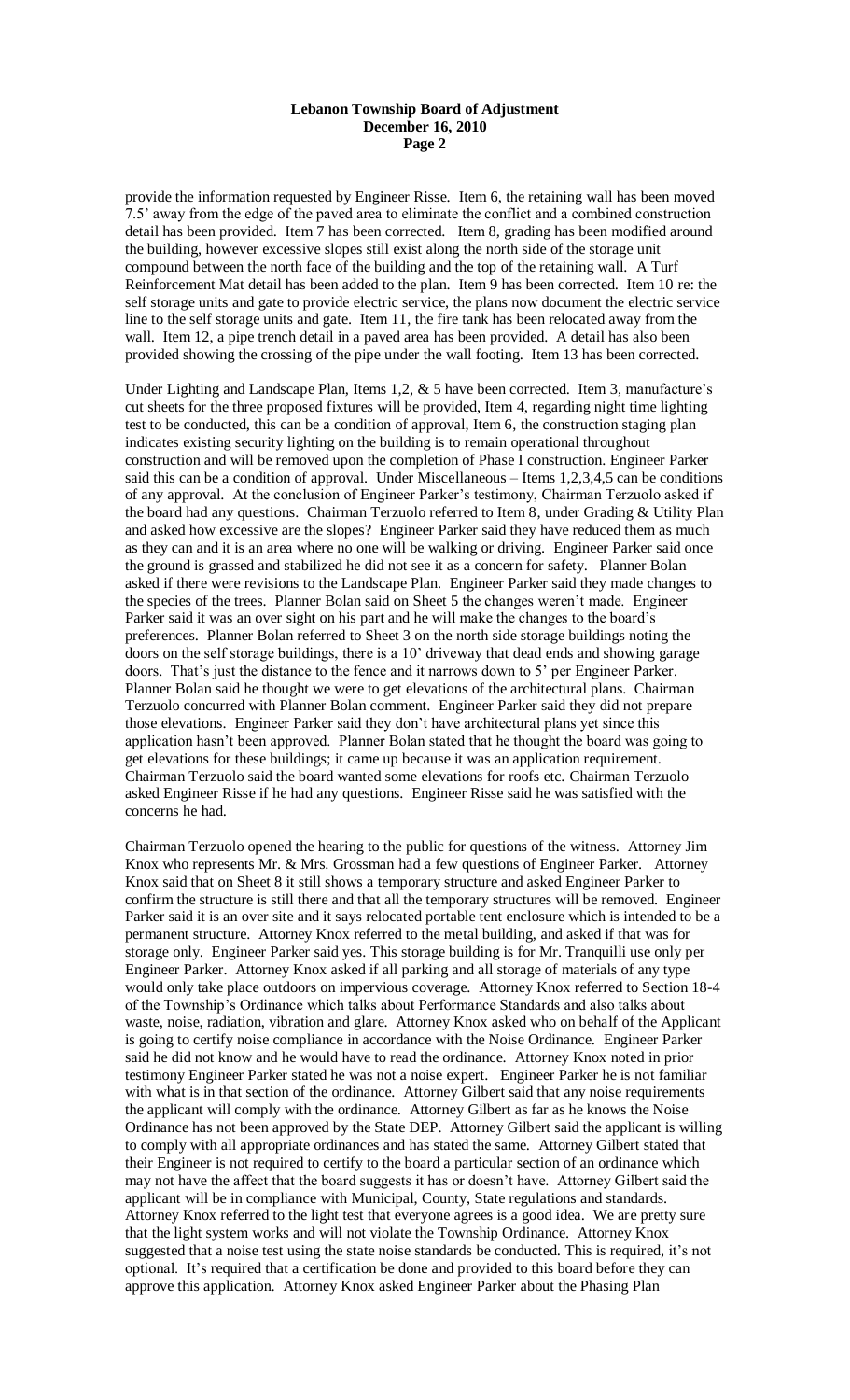stating he did not have the most recent set of plans referring to the sandblast equipment and if it was in the first phase of construction. Engineer Parker said yes.

Chairman Terzuolo asked if there were any additional questions of Engineer Parker. There were none. Attorney Gilbert said he had no additional witnesses to give testimony. Chairman Terzuolo asked if there were any questions by the board. Mr. Kozlowski asked about Kennedy's World War II PT 109 Boat. Dominick Tranquilli was sworn in to give testimony. Mr. Tranquilli said they were hired to reassemble thousands of pieces of the boat and put it back together because it had been cut down and mangled. The Mayor of Bayonne wanted it restored to put on the waterfront as a monument.

Chairman Terzuolo opened the hearing to the public for statements and comments. Attorney Knox said he had one witness. Ms. Joan Lewerenz was sworn in. Ms. Lewerenz stated she has a residential use in the I5. She is a next door neighbor to Transtar. She has been a township resident for 15 years. Ms. Lewerenz said she has been listening to sandblasting, diesel engines running continuously, diesel trucks are on site day and night. Ms. Lewerenz stated she has had to contend with the strong smell of paint, continuous hammering. She has called the Zoning Officer on several occasions. Ms. Lewerenz stated she hears the noise in her house which is very loud. Ms. Lewerenz referred to the Resolution which states hours of operation and there was not to be any noise, odors, glare, even thou all operations are to be done indoors they are still operating outside. Ms. Lewerenz said that jack-hammering is down at 3:00 am, they work on Sundays and during the night which is not permitted per the Resolution. Ms. Lewerenz stated that Mr. Tranquilli had agreed to the conditions in the Resolution, but they are not being followed. At the conclusion of Ms. Lewerenz testimony. Attorney Knox stated that this concludes their testimony. Chairman Terzuolo asked if the board had questions. There were none.

After a brief discussion, Attorney Gilbert will give his summation first followed by Attorney Knox. Chairman Terzuolo announced that the board will take a brief recess at this time 8:35 p.m. When the board reconvened at 8:44 p.m. Attorney Gilbert gave a lengthy summation. At the conclusion of Attorney Gilbert's summation, Attorney Knox handed out to the board and professionals the recommendations for the finding of fact. Attorney Gallina had this marked into evidence as **02**-Grossman's Recommendation for the Finding of Fact. At this time, Attorney Knox gave his summation on behalf of his clients Mr. & Mrs. Grossman. At the conclusion of Attorney Knox's summation, Chairman Terzuolo announced that the evidence taking portion of the hearing is now closed.

The board deliberated at this time. The board stressed the importance of bringing this site into compliance since there have been activities illegally taking place outdoors and the construction of illegal structures. There have been many complaints regarding noise and odors, hours of operation exceeding one of the conditions in the Planning Board Resolution of August 6, 1991. Also in the 1991 Resolution it stated that there would not be any noise, odors, glare and all power equipment and air compressors would be contained within the building. It was noted that painting and sandblasting activities were to take place indoors and they have been conducted outdoors. It was also noted that the applicant had submitted applications in 2001 and 2005 which were deemed incomplete. The applicant did not proceed further with the site plan until he was faced with a Municipal Court complaint and at that point the applicant proceeded with the application. During the board's deliberations, it was noted that the applicant agreed to switch the two phases and have the construction for the office/warehouse building proceed in Phase I with the self storage buildings in Phase II of the project. Chairman Terzuolo stated the Fire Tank has to be installed and approved before any building permits can be issued. The board totally agreed that the Fire Protection Ordinance is to be followed.

At the conclusion of the board's deliberations, motion by Mr. Kozlowski and seconded by Mr. Maurizio to approval the Site Plan with the following conditions:

- a. Applicant shall obtain all other necessary approvals from outside agencies having jurisdiction.
- b. No painting activities will be performed outdoors, but will be performed in the existing painting booth.
- c. Within 270 days from the date of the Resolution (October 24, 2011), the applicant will install and complete Phase I of the project as shown on the site plan. All activities, including but not limited to painting, sandblasting and hammering will take place in the warehouse addition, except as noted in Condition #6.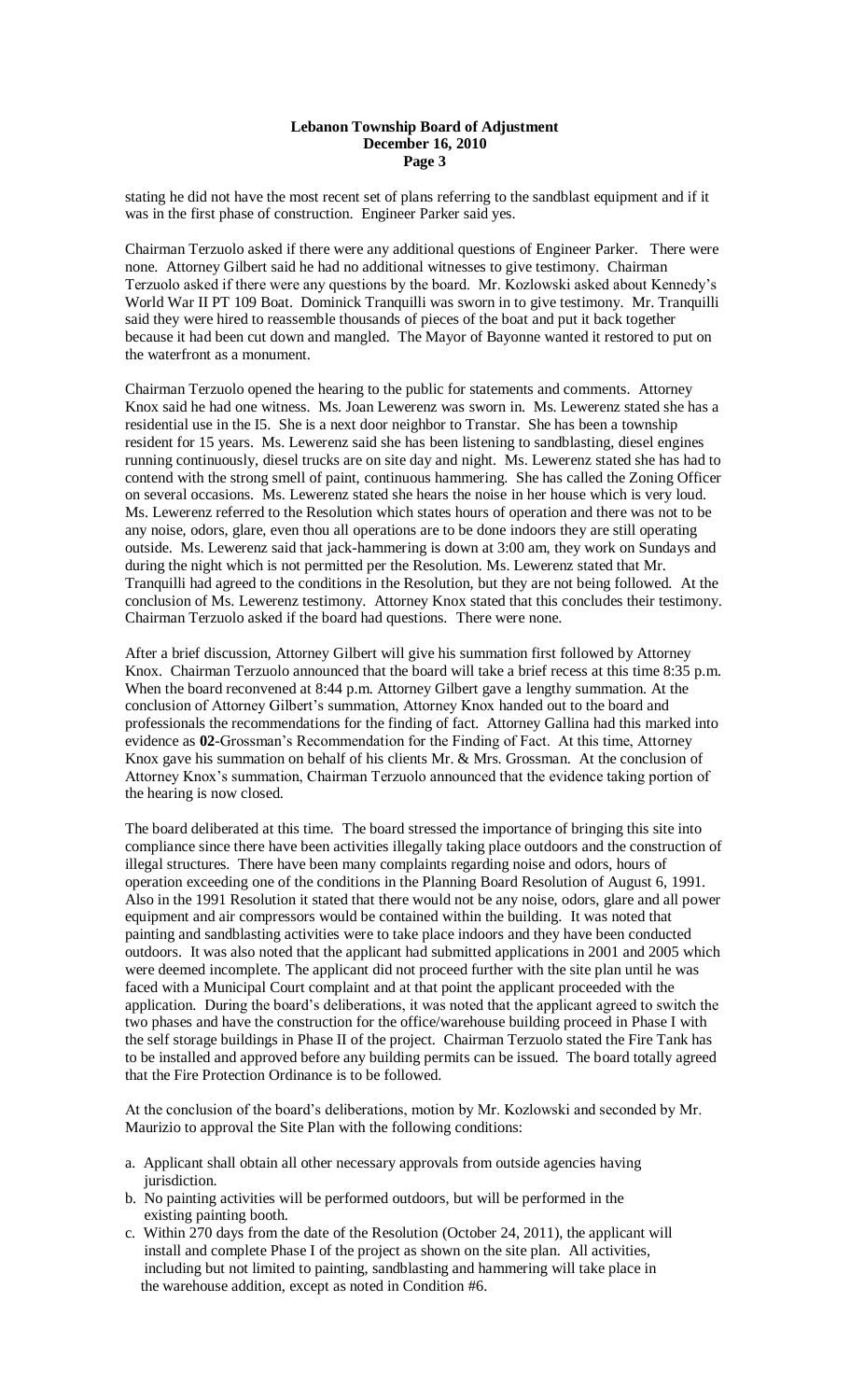- d. As part of Phase I construction, the outdoor tent structure will be converted into a metal storage building with metal sides and a metal roof and a used only for the storage of Transtars materials and equipment.
- e. Within 30 days after completion of Phase I of the project, the applicant will submit a noise study, in compliance with applicable NJDEP regulations to the Board Engineer for review and approval.
- f. The underground Fire Tank will be installed and approved prior to any building permits being issued.
- g. The applicant shall be permitted to assemble and disassemble trucks and equipment to be worked on outside the warehouse addition in the staging area as shown on the site plan.
- h. All future operations on the property will comply with all local, county and state noise and environmental regulations.
- i. Sandblasting and hammering activities shall take place between the hours of 8:00 am and 5:00 pm Monday through Friday only. Other activities, including but not limited to painting, shall take place between 7:00 am and 7:00 pm Monday thru Friday, as previously indicated by the 1991 Planning Board Resolution.
- j. The applicant shall enter into a Developer's Agreement in insure that all improvements are installed to the satisfaction of the Township Engineer. The Agreement will also include a requirement that the underground fire tank be installed and approved prior to the issuance of any building permits.
- k. No vehicles may be parked and no impervious object may be placed or stored, except on the impervious areas of the site as depicted on the site plan after Phase I of the project is completed.
- l. The site plan will be updated as requested and as agreed to on behalf of the applicant, to include the updated information regarding landscaping, drainage and lighting cut sheets as noted in the Board Engineer's letter of December 10, 2010.
- m. Calculations regarding runoff from the storage unit compound and demonstrating that the collection system is sized appropriately will be provided to the Township Engineer for review and approval as requested in Engineer Risse's letter of December 10, 2010 (Page 4 #1)
- n. The applicant shall provide information regarding the elevations of the self storage buildings to the Township Engineer for review and approval prior to the beginning of Phase II construction of the project.
- o. A combined construction detail showing the interaction and method of construction of the trench drain and retaining wall will be provided to the Township Engineer for review and approval as requested in Engineer Risse's letter of December 10, 2010 (Page 5 #6)
- p. The turf reinforcement mat detail shall be shown on the site plan in areas where the slope exceeds 3.1.
- q. A night time lighting test shall be conducted in accordance with the Township Ordinance 400-46.1 prior to the issuance of a certificate of occupancy.
- r. Existing security lighting on the buildings may remain operational throughout construction and will be removed upon completion of Phase I construction.
- s. The applicant shall comply with Conditions 1 through 5 as set forth on Page 8 of Engineer Risse's letter of December 10, 2010. However, with regard to Condition #3, the escrow account shall stay enforced with the Board of Adjustment Secretary. Also, with regard to Condition #4, a pre-construction meeting will take place prior to the beginning of both Phase I and Phase II construction.
- t. The hours of operation of the self storage facility will be from 6:30 am to 9:00 pm Monday through Saturday and from 9:00 am to 5:00 pm on Sunday.
- u. Lighting for the self storage facility will be turned off at 9:00 pm.
- v. The details of the security lighting for the self storage facility will be discussed at the pre-construction meeting and approved by the Township Engineer.
- w. There will be no vehicle access on the north side of the northern self storage building.
- x. Phase I of the project must be completed and all approvals obtained from all relevant agencies prior to the commencement of Phase II construction.
- y. Property taxes shall be paid to date and proof of payment shall be provided to the Board Secretary prior to any permits being issued.
- z. All required fees and escrows owing to the Board of Adjustment in connection with the application must be paid.